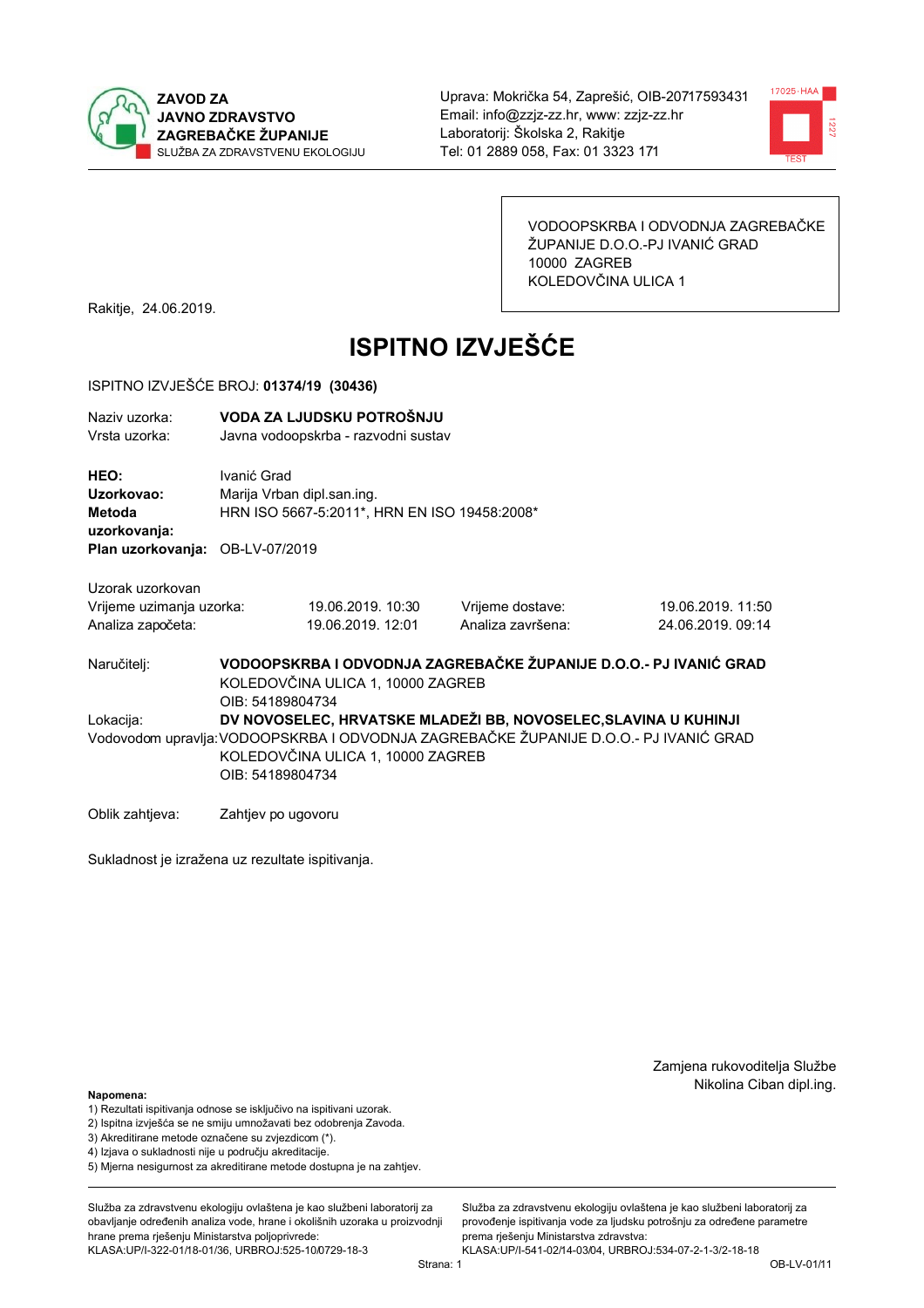### **REZULTATI ISPITIVANJA:**

Ispitno izviešće rezultat je elektroničke obrade podataka te je punovažeće bez žiga i potpisa

| Pokazatelj                | <b>Metoda</b>                           | <b>MJ</b>               | <b>Rezultatt</b> | <b>MDK**</b>  | <b>Sukladno</b> |
|---------------------------|-----------------------------------------|-------------------------|------------------|---------------|-----------------|
| Temperatura               | Standard Methods 21st Ed.<br>2005.2550B | $^{\circ}$ C            | 20,1             | 25            | DA              |
| Slobodni rezidualni klor  | HRN EN ISO 7393-2:2018                  | mg/L $Cl2$              | 0,06             | 0,5           | DA              |
| Boja                      | HRN EN ISO 7887:2012                    | mg/L Pt/Co skale        | < 5              | 20            | DA              |
| Mutnoća                   | HRN EN ISO 7027-1:2016*                 | NTU jedinica            | 0,32             | 4             | DA              |
| <b>Miris</b>              | HRN EN 1622:2008                        |                         | bez              | bez           | DA              |
| Okus                      | HRN EN 1622:2008                        |                         | bez              | bez           | DA              |
| pH                        | HRN EN ISO 10523:2012*                  | pH jedinica             | 7,5              | $6, 5 - 9, 5$ | DA              |
| Temp.pri određivanju pH   |                                         | $^{\circ}$ C            | 22,7             |               |                 |
| Elektrovodljivost         | HRN EN 27888:2008*                      | µScm-1 pri 20°C         | 425              | 2.500         | DA              |
| Utrošak KMnO <sub>4</sub> | HRN EN ISO 8467:2001                    | mg/L O <sub>2</sub>     | 0,7              | 5             | DA              |
| Kloridi                   | HRN EN ISO 10304-1:2009*                | mg/L CI                 | 11               | 250           | DA              |
| Nitriti                   | HRN EN ISO 10304-1:2009*                | mg/L (NO <sub>2</sub> ) | < 0.050          | 0,5           | DA              |
| Nitrati                   | HRN EN ISO 10304-1:2009*                | mg/L (NO <sub>3</sub> ) | 5,2              | 50            | DA              |
| Amonij                    | HRN ISO 7150-1:1998*                    | mg/L (NH                | < 0,05           | 0,5           | DA              |

trezultat izražen kao manje od (<) odnosi se na granicu kvantifikacije

\*\*maksimalno dozvoljena koncentracija

### Izjava o sukladnosti

Prema ispitanim parametrima uzorak vode JE SUKLADAN zahtievima članka 5. Zakona o vodi za ljudsku potrošnju (NN 56/2013, 64/2015, 104/2017, 115/2018) i priloga I Pravilnika o parametrima sukladnosti, metodama analize, monitoringu i planovima sigurnosti vode za ljudsku potrošnju te načinu vođenja registra pravnih osoba koje obavljaju djelatnost javne vodoopskrbe (NN 125/2017).

> Voditeljica Odsjeka Nikolina Ciban dipl.ing.

## Odsjek za mikrobiološka ispitivanja voda

### **REZULTATI ISPITIVANJA:**

Ispitno izvješće rezultat je elektroničke obrade podataka te je punovažeće bez žiga i potpisa

| Pokazatelj             | <b>Metoda</b>           | <b>MJ</b>   | <b>Rezultat</b> | <b>MDK**</b> | <b>Sukladno</b> |
|------------------------|-------------------------|-------------|-----------------|--------------|-----------------|
| Ukupni koliformi       | HRN EN ISO 9308-1:2014* | broj/100 mL |                 |              | DA              |
| Escherichia coli       | HRN EN ISO 9308-1:2014* | broj/100 mL | < 1             |              | DA              |
| Enterokoki             | HRN EN ISO 7899-2:2000* | broj/100 mL | < '             |              | DA              |
| Pseudomonas aeruginosa | HRN EN ISO 16266:2008*  | broj/100 mL | < 1             | 0            | DA              |
| Aerobne bakt -36°C/48h | HRN EN ISO 6222:2000*   | broj/1 mL   |                 | 100          | DA              |
| Aerobne bakt -22°C/72h | HRN EN ISO 6222:2000*   | broj/1 mL   | < 1             | 100          | DA              |

\*\*maksimalno dozvoljena koncentracija

### Izjava o sukladnosti

Prema ispitanim parametrima uzorak vode JE SUKLADAN zahtjevima članka 5. Zakona o vodi za ljudsku potrošnju (NN 56/2013, 64/2015, 104/2017, 115/2018) i priloga I Pravilnika o parametrima sukladnosti, metodama analize, monitoringu i planovima sigurnosti vode za ljudsku potrošnju te načinu vođenja registra pravnih osoba koje obavljaju djelatnost javne vodoopskrbe (NN 125/2017).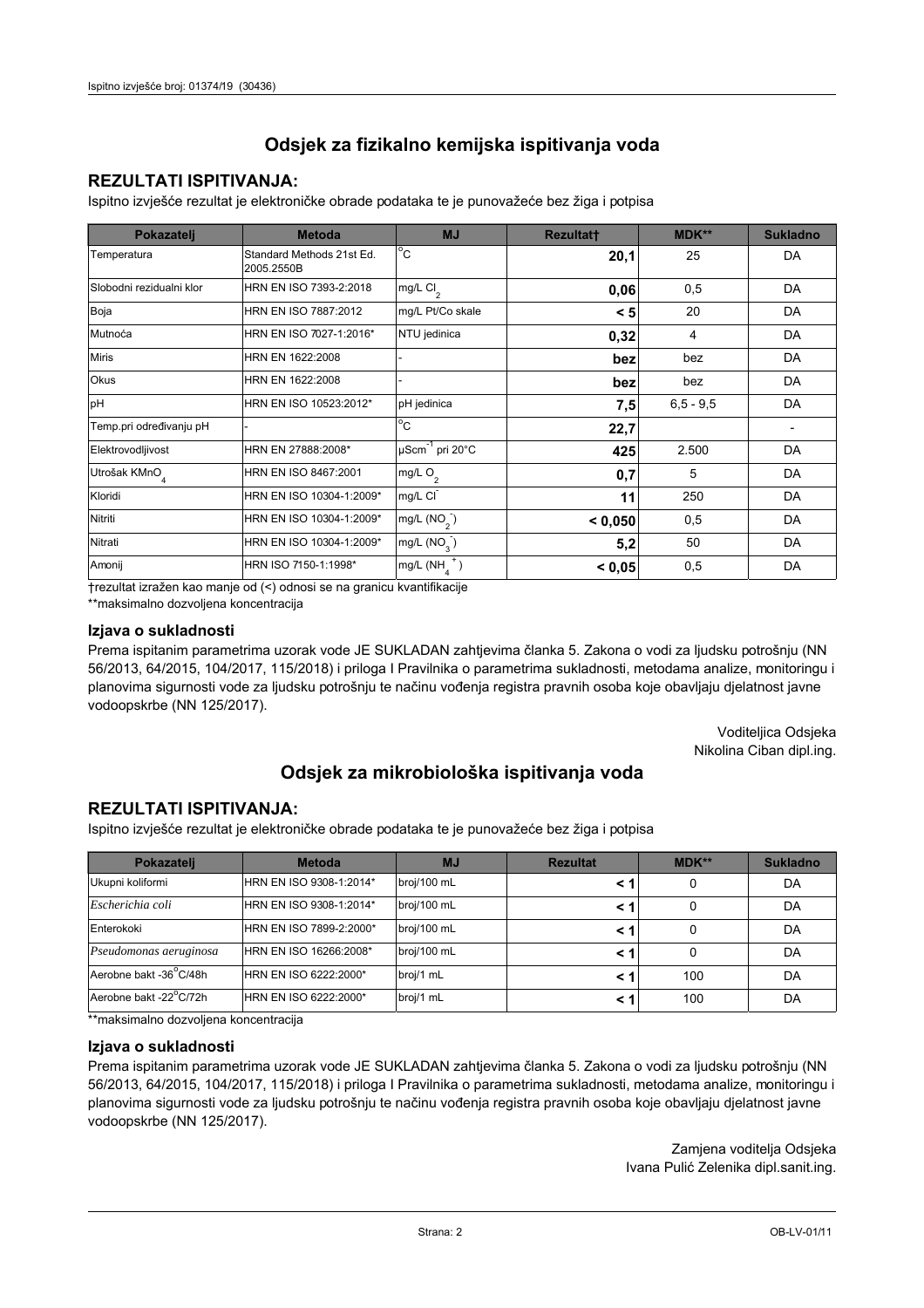



VODOOPSKRBA I ODVODNJA ZAGREBAČKE ŽUPANIJE D.O.O.-PJ IVANIĆ GRAD 10000 ZAGREB KOLEDOVČINA ULICA 1

Rakitje, 24.06.2019.

# **ISPITNO IZVJEŠĆE**

#### ISPITNO IZVJEŠĆE BROJ: 01372/19 (30434)

| Naziv uzorka:<br>Vrsta uzorka:                                    |                                                                                                                                                                                                                        | VODA ZA LJUDSKU POTROŠNJU<br>Javna vodoopskrba - razvodni sustav                            |                                                                   |                                        |  |
|-------------------------------------------------------------------|------------------------------------------------------------------------------------------------------------------------------------------------------------------------------------------------------------------------|---------------------------------------------------------------------------------------------|-------------------------------------------------------------------|----------------------------------------|--|
| HEO:<br>Uzorkovao:<br>Metoda<br>uzorkovanja:<br>Plan uzorkovanja: | Ivanić Grad                                                                                                                                                                                                            | Marija Vrban dipl.san.ing.<br>HRN ISO 5667-5:2011*, HRN EN ISO 19458:2008*<br>OB-LV-07/2019 |                                                                   |                                        |  |
| Uzorak uzorkovan<br>Vrijeme uzimanja uzorka:<br>Analiza započeta: |                                                                                                                                                                                                                        | 19.06.2019.09:40<br>19.06.2019. 11:59                                                       | Vrijeme dostave:<br>Analiza završena:                             | 19.06.2019. 11:50<br>24.06.2019. 09:13 |  |
| Naručitelj:                                                       | OIB: 54189804734                                                                                                                                                                                                       | KOLEDOVČINA ULICA 1, 10000 ZAGREB                                                           | VODOOPSKRBA I ODVODNJA ZAGREBAČKE ŽUPANIJE D.O.O.- PJ IVANIĆ GRAD |                                        |  |
| Lokacija:                                                         | OŠ JOSIPA BADALIĆA, ZAGREBAČKA 11, IVANIČKO GRABERJE, SLAVINA U WC-U<br>Vodovodom upravlja: VODOOPSKRBA I ODVODNJA ZAGREBAČKE ŽUPANIJE D.O.O.- PJ IVANIĆ GRAD<br>KOLEDOVČINA ULICA 1, 10000 ZAGREB<br>OIB: 54189804734 |                                                                                             |                                                                   |                                        |  |
| Oblik zahtjeva:                                                   | Zahtjev po ugovoru                                                                                                                                                                                                     |                                                                                             |                                                                   |                                        |  |

Sukladnost je izražena uz rezultate ispitivanja.

Zamjena rukovoditelja Službe Nikolina Ciban dipl.ing.

Napomena:

- 1) Rezultati ispitivanja odnose se isključivo na ispitivani uzorak.
- 2) Ispitna izvješća se ne smiju umnožavati bez odobrenja Zavoda.

3) Akreditirane metode označene su zvjezdicom (\*).

4) Iziava o sukladnosti nije u područiu akreditacije.

5) Mjerna nesigurnost za akreditirane metode dostupna je na zahtjev.

Služba za zdravstvenu ekologiju ovlaštena je kao službeni laboratorij za obavlianie određenih analiza vode, hrane i okolišnih uzoraka u proizvodniji hrane prema rješenju Ministarstva poljoprivrede: KLASA:UP/I-322-01/18-01/36, URBROJ:525-10/0729-18-3

Služba za zdravstvenu ekologiju ovlaštena je kao službeni laboratorij za provođenje ispitivanja vode za ljudsku potrošnju za određene parametre prema rješenju Ministarstva zdravstva: KLASA:UP/I-541-02/14-03/04, URBROJ:534-07-2-1-3/2-18-18

Strana: 1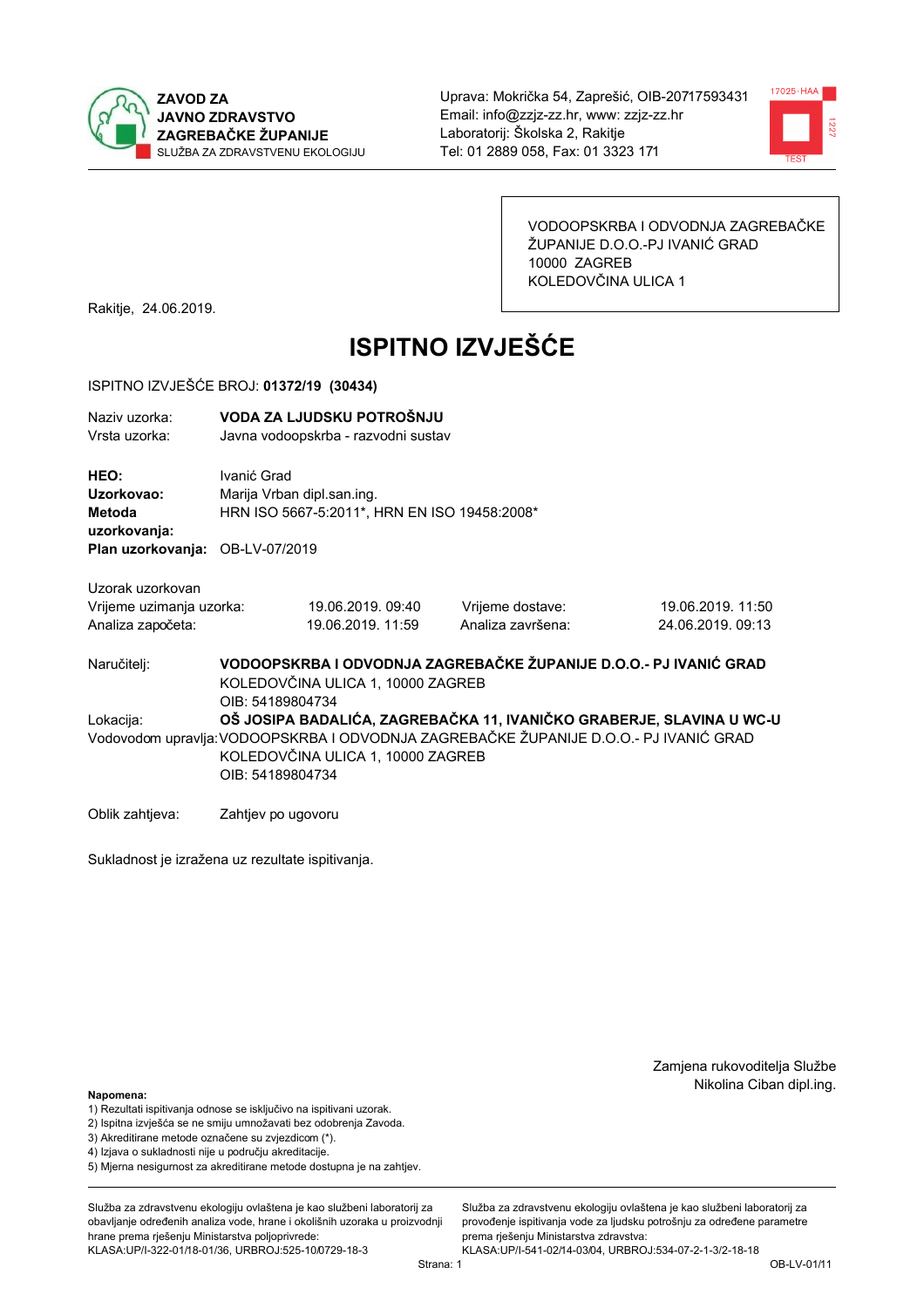### **REZULTATI ISPITIVANJA:**

Ispitno izviešće rezultat je elektroničke obrade podataka te je punovažeće bez žiga i potpisa

| Pokazatelj                | <b>Metoda</b>                           | <b>MJ</b>                   | <b>Rezultatt</b> | <b>MDK**</b>  | <b>Sukladno</b> |
|---------------------------|-----------------------------------------|-----------------------------|------------------|---------------|-----------------|
| Temperatura               | Standard Methods 21st Ed.<br>2005.2550B | $^{\circ}$ C                | 17,7             | 25            | DA              |
| Slobodni rezidualni klor  | HRN EN ISO 7393-2:2018                  | $mg/L$ Cl <sub>2</sub>      | 0,09             | 0,5           | DA              |
| Boja                      | HRN EN ISO 7887:2012                    | mg/L Pt/Co skale            | < 5              | 20            | DA              |
| Mutnoća                   | HRN EN ISO 7027-1:2016*                 | NTU jedinica                | 0,17             | 4             | DA              |
| <b>Miris</b>              | HRN EN 1622:2008                        |                             | bez              | bez           | DA              |
| <b>Okus</b>               | HRN EN 1622:2008                        |                             | bez              | bez           | DA              |
| pH                        | HRN EN ISO 10523:2012*                  | pH jedinica                 | 7,4              | $6, 5 - 9, 5$ | DA              |
| Temp.pri određivanju pH   |                                         | $^{\circ}$ C                | 21,9             |               |                 |
| Elektrovodljivost         | HRN EN 27888:2008*                      | µScm <sup>-1</sup> pri 20°C | 420              | 2.500         | DA              |
| Utrošak KMnO <sub>4</sub> | HRN EN ISO 8467:2001                    | mg/L $O_2$                  | 1,3              | 5             | DA              |
| Kloridi                   | HRN EN ISO 10304-1:2009*                | mg/L CI                     | 10               | 250           | DA              |
| Nitriti                   | HRN EN ISO 10304-1:2009*                | mg/L $(NO2)$                | < 0,050          | 0,5           | DA              |
| Nitrati                   | HRN EN ISO 10304-1:2009*                | mg/L $(NO3)$                | 5,2              | 50            | DA              |
| Amonij                    | HRN ISO 7150-1:1998*                    | mg/L (NH                    | < 0,05           | 0,5           | DA              |

trezultat izražen kao manje od (<) odnosi se na granicu kvantifikacije

\*\*maksimalno dozvoljena koncentracija

### Izjava o sukladnosti

Prema ispitanim parametrima uzorak vode JE SUKLADAN zahtievima članka 5. Zakona o vodi za ljudsku potrošnju (NN 56/2013, 64/2015, 104/2017, 115/2018) i priloga I Pravilnika o parametrima sukladnosti, metodama analize, monitoringu i planovima sigurnosti vode za ljudsku potrošnju te načinu vođenja registra pravnih osoba koje obavljaju djelatnost javne vodoopskrbe (NN 125/2017).

> Voditeljica Odsjeka Nikolina Ciban dipl.ing.

## Odsjek za mikrobiološka ispitivanja voda

### **REZULTATI ISPITIVANJA:**

Ispitno izvješće rezultat je elektroničke obrade podataka te je punovažeće bez žiga i potpisa

| Pokazatelj             | <b>Metoda</b>           | <b>MJ</b>   | <b>Rezultat</b> | <b>MDK**</b> | <b>Sukladno</b> |
|------------------------|-------------------------|-------------|-----------------|--------------|-----------------|
| Ukupni koliformi       | HRN EN ISO 9308-1:2014* | broj/100 mL |                 |              | DA              |
| Escherichia coli       | HRN EN ISO 9308-1:2014* | broj/100 mL | < 1             |              | DA              |
| Enterokoki             | HRN EN ISO 7899-2:2000* | broj/100 mL | < '             |              | DA              |
| Pseudomonas aeruginosa | HRN EN ISO 16266:2008*  | broj/100 mL | < 1             | 0            | DA              |
| Aerobne bakt -36°C/48h | HRN EN ISO 6222:2000*   | broj/1 mL   |                 | 100          | DA              |
| Aerobne bakt -22°C/72h | HRN EN ISO 6222:2000*   | broj/1 mL   | 55              | 100          | DA              |

\*\*maksimalno dozvoljena koncentracija

### Izjava o sukladnosti

Prema ispitanim parametrima uzorak vode JE SUKLADAN zahtjevima članka 5. Zakona o vodi za ljudsku potrošnju (NN 56/2013, 64/2015, 104/2017, 115/2018) i priloga I Pravilnika o parametrima sukladnosti, metodama analize, monitoringu i planovima sigurnosti vode za ljudsku potrošnju te načinu vođenja registra pravnih osoba koje obavljaju djelatnost javne vodoopskrbe (NN 125/2017).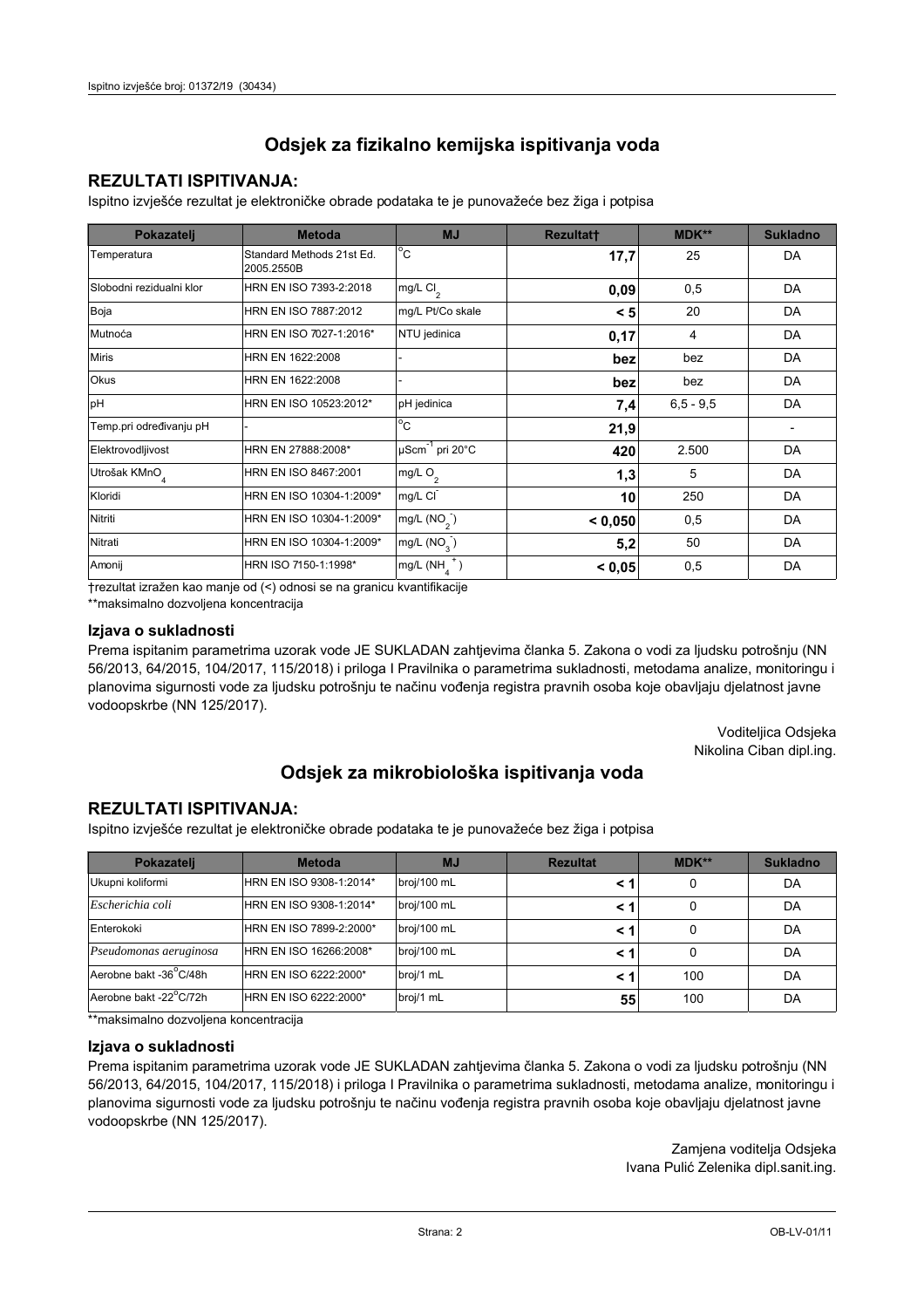



VODOOPSKRBA I ODVODNJA ZAGREBAČKE ŽUPANIJE D.O.O.-PJ IVANIĆ GRAD 10000 ZAGREB KOLEDOVČINA ULICA 1

Rakitje, 24.06.2019.

# **ISPITNO IZVJEŠĆE**

### ISPITNO IZVJEŠĆE BROJ: 01371/19 (30433)

| Naziv uzorka:<br>Vrsta uzorka:                                    | VODA ZA LJUDSKU POTROŠNJU<br>Javna vodoopskrba - razvodni sustav |                                                                            |                                                                                       |                                                                       |  |  |
|-------------------------------------------------------------------|------------------------------------------------------------------|----------------------------------------------------------------------------|---------------------------------------------------------------------------------------|-----------------------------------------------------------------------|--|--|
| HEO:<br>Uzorkovao:<br><b>Metoda</b><br>uzorkovanja:               | Ivanić Grad                                                      | Marija Vrban dipl.san.ing.<br>HRN ISO 5667-5:2011*, HRN EN ISO 19458:2008* |                                                                                       |                                                                       |  |  |
| Plan uzorkovanja: OB-LV-07/2019                                   |                                                                  |                                                                            |                                                                                       |                                                                       |  |  |
| Uzorak uzorkovan<br>Vrijeme uzimanja uzorka:<br>Analiza započeta: |                                                                  | 19.06.2019. 09:15<br>19.06.2019. 11:59                                     | Vrijeme dostave:<br>Analiza završena:                                                 | 19.06.2019. 11:50<br>24.06.2019.09:10                                 |  |  |
| Naručitelj:                                                       | OIB: 54189804734                                                 | KOLEDOVČINA ULICA 1, 10000 ZAGREB                                          |                                                                                       | VODOOPSKRBA I ODVODNJA ZAGREBAČKE ŽUPANIJE D.O.O.- PJ IVANIĆ GRAD     |  |  |
| Lokacija:                                                         | <b>POSTROJENJU</b>                                               |                                                                            |                                                                                       | VODOVODNI ODVOJAK, REZERVOAR VODE SOBOČANI, KLOŠTAR IVANIĆ, SLAVINA U |  |  |
|                                                                   | OIB: 54189804734                                                 | KOLEDOVČINA ULICA 1, 10000 ZAGREB                                          | Vodovodom upravlja: VODOOPSKRBA I ODVODNJA ZAGREBAČKE ŽUPANIJE D.O.O.- PJ IVANIĆ GRAD |                                                                       |  |  |
| Oblik zahtjeva:                                                   | Zahtjev po ugovoru                                               |                                                                            |                                                                                       |                                                                       |  |  |

Sukladnost je izražena uz rezultate ispitivanja.

Zamjena rukovoditelja Službe Nikolina Ciban dipl.ing.

Napomena:

- 1) Rezultati ispitivanja odnose se isključivo na ispitivani uzorak.
- 2) Ispitna izvješća se ne smiju umnožavati bez odobrenja Zavoda.

3) Akreditirane metode označene su zvjezdicom (\*).

4) Iziava o sukladnosti nije u područiu akreditacije.

5) Mjerna nesigurnost za akreditirane metode dostupna je na zahtjev.

Služba za zdravstvenu ekologiju ovlaštena je kao službeni laboratorij za obavlianie određenih analiza vode, hrane i okolišnih uzoraka u proizvodniji hrane prema rješenju Ministarstva poljoprivrede: KLASA:UP/I-322-01/18-01/36, URBROJ:525-10/0729-18-3

Služba za zdravstvenu ekologiju ovlaštena je kao službeni laboratorij za provođenje ispitivanja vode za ljudsku potrošnju za određene parametre prema rješenju Ministarstva zdravstva: KLASA:UP/I-541-02/14-03/04, URBROJ:534-07-2-1-3/2-18-18

Strana: 1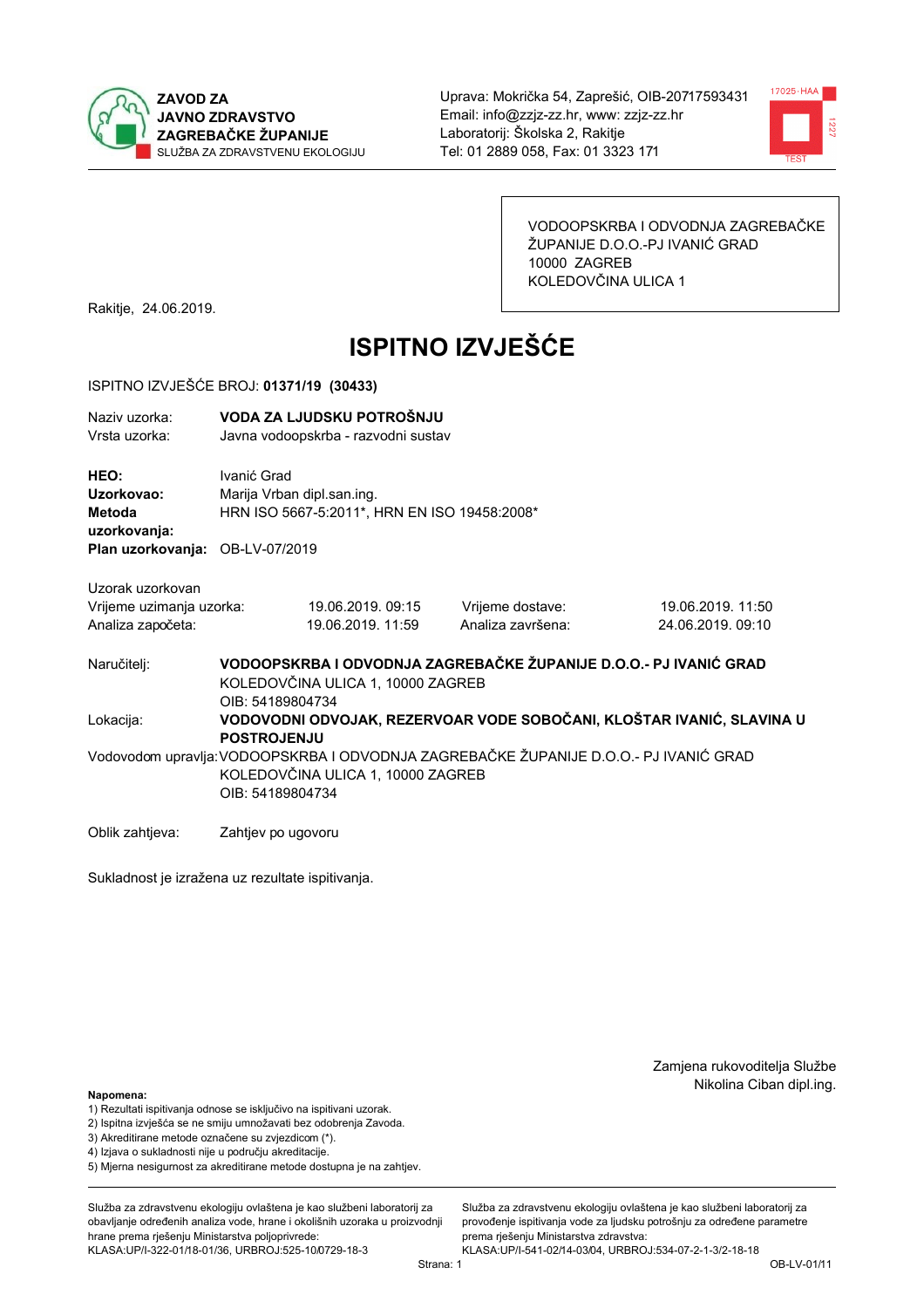### **REZULTATI ISPITIVANJA:**

Ispitno izviešće rezultat je elektroničke obrade podataka te je punovažeće bez žiga i potpisa

| Pokazatelj                | <b>Metoda</b>                           | <b>MJ</b>               | <b>Rezultatt</b> | <b>MDK**</b>  | <b>Sukladno</b> |
|---------------------------|-----------------------------------------|-------------------------|------------------|---------------|-----------------|
| Temperatura               | Standard Methods 21st Ed.<br>2005.2550B | $^{\circ}$ C            | 16,5             | 25            | DA              |
| Slobodni rezidualni klor  | HRN EN ISO 7393-2:2018                  | mg/L $Cl2$              | 0,15             | 0,5           | DA              |
| Boja                      | HRN EN ISO 7887:2012                    | mg/L Pt/Co skale        | < 5              | 20            | DA              |
| Mutnoća                   | HRN EN ISO 7027-1:2016*                 | NTU jedinica            | 0,13             | 4             | DA              |
| <b>Miris</b>              | HRN EN 1622:2008                        |                         | bez              | bez           | DA              |
| Okus                      | HRN EN 1622:2008                        |                         | bez              | bez           | DA              |
| pH                        | HRN EN ISO 10523:2012*                  | pH jedinica             | 7,4              | $6, 5 - 9, 5$ | DA              |
| Temp.pri određivanju pH   |                                         | $^{\circ}$ C            | 21,4             |               |                 |
| Elektrovodljivost         | HRN EN 27888:2008*                      | µScm-1 pri 20°C         | 404              | 2.500         | DA              |
| Utrošak KMnO <sub>4</sub> | HRN EN ISO 8467:2001                    | mg/L O <sub>2</sub>     | 0,5              | 5             | DA              |
| Kloridi                   | HRN EN ISO 10304-1:2009*                | mg/L CI                 | 10               | 250           | DA              |
| Nitriti                   | HRN EN ISO 10304-1:2009*                | mg/L (NO <sub>2</sub> ) | < 0.050          | 0,5           | DA              |
| Nitrati                   | HRN EN ISO 10304-1:2009*                | mg/L (NO <sub>3</sub> ) | 5,1              | 50            | DA              |
| Amonij                    | HRN ISO 7150-1:1998*                    | mg/L (NH                | < 0,05           | 0,5           | DA              |

trezultat izražen kao manje od (<) odnosi se na granicu kvantifikacije

\*\*maksimalno dozvoljena koncentracija

### Izjava o sukladnosti

Prema ispitanim parametrima uzorak vode JE SUKLADAN zahtievima članka 5. Zakona o vodi za ljudsku potrošnju (NN 56/2013, 64/2015, 104/2017, 115/2018) i priloga I Pravilnika o parametrima sukladnosti, metodama analize, monitoringu i planovima sigurnosti vode za ljudsku potrošnju te načinu vođenja registra pravnih osoba koje obavljaju djelatnost javne vodoopskrbe (NN 125/2017).

> Voditeljica Odsjeka Nikolina Ciban dipl.ing.

## Odsjek za mikrobiološka ispitivanja voda

### **REZULTATI ISPITIVANJA:**

Ispitno izvješće rezultat je elektroničke obrade podataka te je punovažeće bez žiga i potpisa

| Pokazatelj             | <b>Metoda</b>           | <b>MJ</b>   | <b>Rezultat</b> | <b>MDK**</b> | <b>Sukladno</b> |
|------------------------|-------------------------|-------------|-----------------|--------------|-----------------|
| Ukupni koliformi       | HRN EN ISO 9308-1:2014* | broj/100 mL |                 |              | DA              |
| Escherichia coli       | HRN EN ISO 9308-1:2014* | broj/100 mL | < 1             |              | DA              |
| Enterokoki             | HRN EN ISO 7899-2:2000* | broj/100 mL | < '             |              | DA              |
| Pseudomonas aeruginosa | HRN EN ISO 16266:2008*  | broj/100 mL | < 1             | 0            | DA              |
| Aerobne bakt -36°C/48h | HRN EN ISO 6222:2000*   | broj/1 mL   |                 | 100          | DA              |
| Aerobne bakt -22°C/72h | HRN EN ISO 6222:2000*   | broj/1 mL   | < 1             | 100          | DA              |

\*\*maksimalno dozvoljena koncentracija

### Izjava o sukladnosti

Prema ispitanim parametrima uzorak vode JE SUKLADAN zahtjevima članka 5. Zakona o vodi za ljudsku potrošnju (NN 56/2013, 64/2015, 104/2017, 115/2018) i priloga I Pravilnika o parametrima sukladnosti, metodama analize, monitoringu i planovima sigurnosti vode za ljudsku potrošnju te načinu vođenja registra pravnih osoba koje obavljaju djelatnost javne vodoopskrbe (NN 125/2017).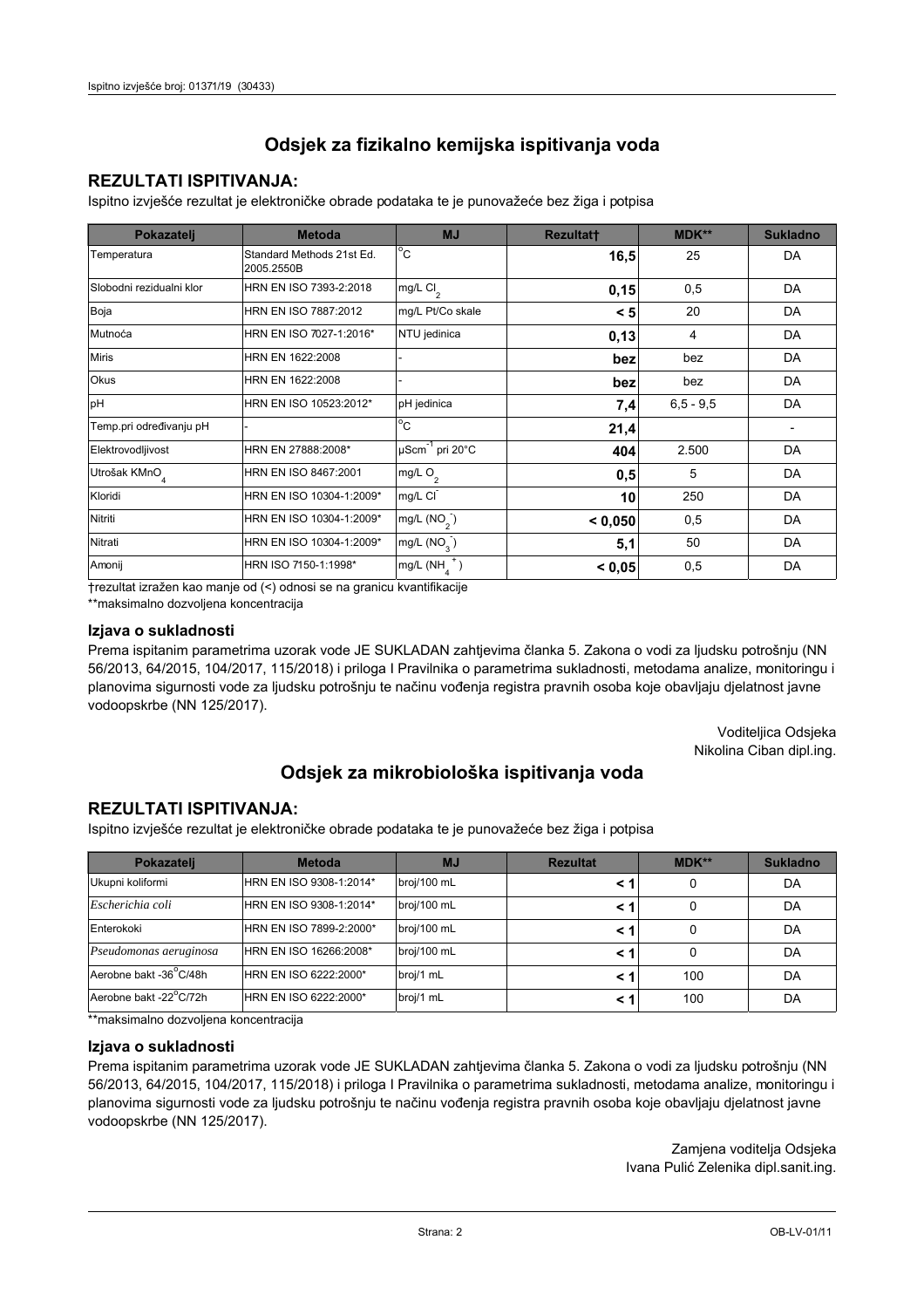



VODOOPSKRBA I ODVODNJA ZAGREBAČKE ŽUPANIJE D.O.O.-PJ IVANIĆ GRAD 10000 ZAGREB KOLEDOVČINA ULICA 1

Rakitje, 24.06.2019.

# **ISPITNO IZVJEŠĆE**

#### ISPITNO IZVJEŠĆE BROJ: 01370/19 (30432)

| Naziy uzorka:<br>Vrsta uzorka:                                                  |                                                                                                                                                                                                                   | VODA ZA LJUDSKU POTROŠNJU<br>Javna vodoopskrba - razvodni sustav           |                                       |                                                                   |  |  |
|---------------------------------------------------------------------------------|-------------------------------------------------------------------------------------------------------------------------------------------------------------------------------------------------------------------|----------------------------------------------------------------------------|---------------------------------------|-------------------------------------------------------------------|--|--|
| HEO:<br>Uzorkovao:<br>Metoda<br>uzorkovanja:<br>Plan uzorkovanja: OB-LV-07/2019 | Ivanić Grad                                                                                                                                                                                                       | Marija Vrban dipl.san.ing.<br>HRN ISO 5667-5:2011*, HRN EN ISO 19458:2008* |                                       |                                                                   |  |  |
| Uzorak uzorkovan                                                                |                                                                                                                                                                                                                   |                                                                            |                                       |                                                                   |  |  |
| Vrijeme uzimanja uzorka:<br>Analiza započeta:                                   |                                                                                                                                                                                                                   | 19.06.2019.08:50<br>19.06.2019. 11:57                                      | Vrijeme dostave:<br>Analiza završena: | 19.06.2019. 11:50<br>24.06.2019.09:09                             |  |  |
| Naručiteli:                                                                     | OIB: 54189804734                                                                                                                                                                                                  | KOLEDOVČINA ULICA 1, 10000 ZAGREB                                          |                                       | VODOOPSKRBA I ODVODNJA ZAGREBAČKE ŽUPANIJE D.O.O.- PJ IVANIĆ GRAD |  |  |
| Lokacija:                                                                       | DV PROLJEĆE, NAFTAPLINSKA BB, KLOŠTAR IVANIĆ, SLAVINA U KUHINJI<br>Vodovodom upravlja: VODOOPSKRBA I ODVODNJA ZAGREBAČKE ŽUPANIJE D.O.O.- PJ IVANIĆ GRAD<br>KOLEDOVČINA ULICA 1, 10000 ZAGREB<br>OIB: 54189804734 |                                                                            |                                       |                                                                   |  |  |
| Oblik zahtjeva:                                                                 | Zahtjev po ugovoru                                                                                                                                                                                                |                                                                            |                                       |                                                                   |  |  |

Sukladnost je izražena uz rezultate ispitivanja.

Zamjena rukovoditelja Službe Nikolina Ciban dipl.ing.

Napomena:

- 1) Rezultati ispitivanja odnose se isključivo na ispitivani uzorak.
- 2) Ispitna izvješća se ne smiju umnožavati bez odobrenja Zavoda.
- 3) Akreditirane metode označene su zvjezdicom (\*).
- 4) Iziava o sukladnosti nije u područiu akreditacije.
- 5) Mjerna nesigurnost za akreditirane metode dostupna je na zahtjev.

Služba za zdravstvenu ekologiju ovlaštena je kao službeni laboratorij za obavlianie određenih analiza vode, hrane i okolišnih uzoraka u proizvodniji hrane prema rješenju Ministarstva poljoprivrede: KLASA:UP/I-322-01/18-01/36, URBROJ:525-10/0729-18-3

Služba za zdravstvenu ekologiju ovlaštena je kao službeni laboratorij za provođenje ispitivanja vode za ljudsku potrošnju za određene parametre prema rješenju Ministarstva zdravstva:

KLASA:UP/I-541-02/14-03/04, URBROJ:534-07-2-1-3/2-18-18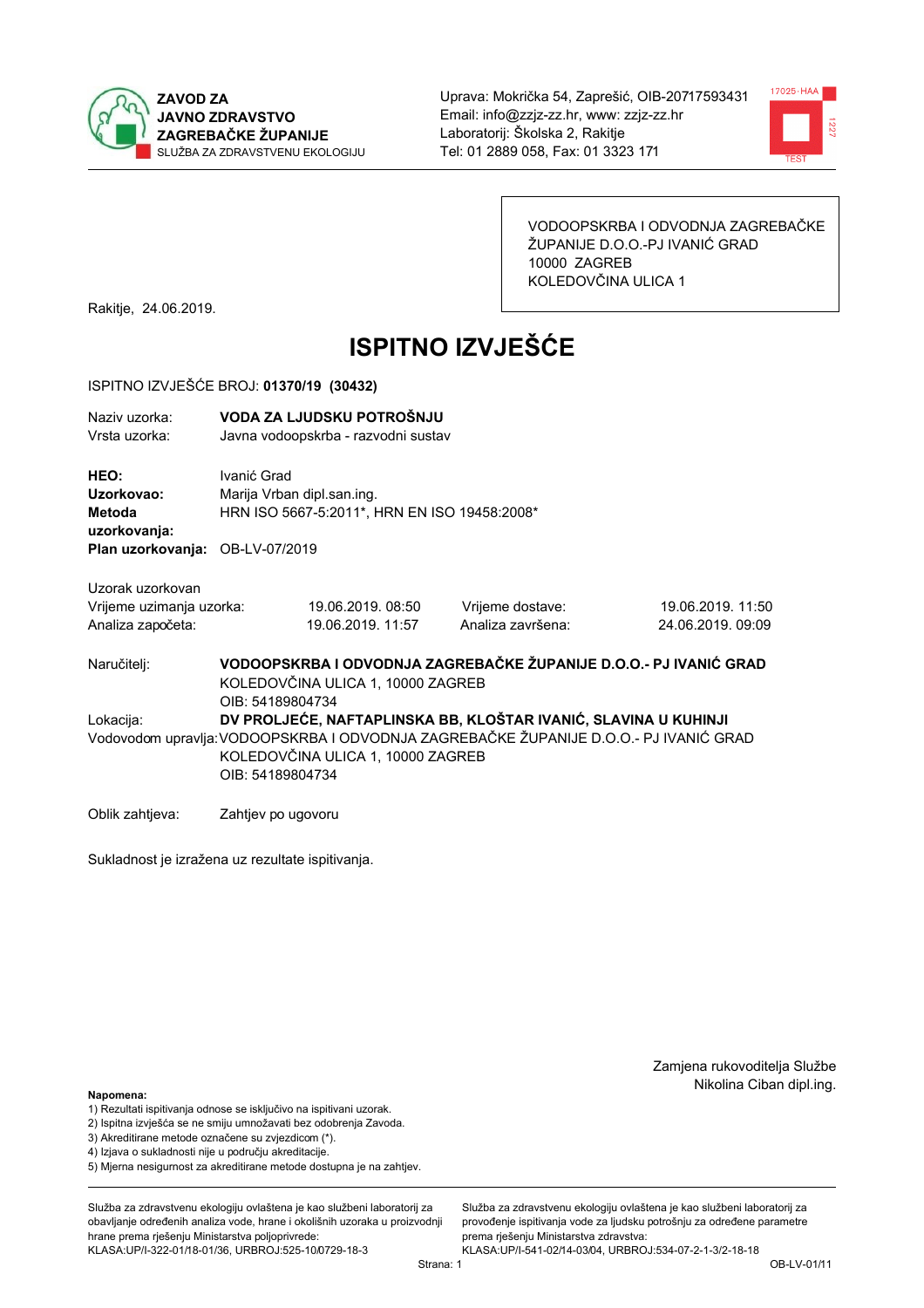### **REZULTATI ISPITIVANJA:**

Ispitno izviešće rezultat je elektroničke obrade podataka te je punovažeće bez žiga i potpisa

| Pokazatelj                | <b>Metoda</b>                           | <b>MJ</b>                   | <b>Rezultatt</b> | <b>MDK**</b>  | <b>Sukladno</b> |
|---------------------------|-----------------------------------------|-----------------------------|------------------|---------------|-----------------|
| Temperatura               | Standard Methods 21st Ed.<br>2005.2550B | $^{\circ}$ C                | 17,9             | 25            | DA              |
| Slobodni rezidualni klor  | HRN EN ISO 7393-2:2018                  | $mg/L$ Cl <sub>2</sub>      | 0,09             | 0,5           | <b>DA</b>       |
| Boja                      | HRN EN ISO 7887:2012                    | mg/L Pt/Co skale            | < 5              | 20            | DA              |
| Mutnoća                   | HRN EN ISO 7027-1:2016*                 | NTU jedinica                | 0,15             | 4             | DA              |
| <b>Miris</b>              | HRN EN 1622:2008                        |                             | bez              | bez           | DA              |
| Okus                      | HRN EN 1622:2008                        |                             | bez              | bez           | DA              |
| pH                        | HRN EN ISO 10523:2012*                  | pH jedinica                 | 7,4              | $6, 5 - 9, 5$ | DA              |
| Temp.pri određivanju pH   |                                         | $^{\circ}$ C                | 21,8             |               |                 |
| Elektrovodljivost         | HRN EN 27888:2008*                      | µScm <sup>-1</sup> pri 20°C | 406              | 2.500         | DA              |
| Utrošak KMnO <sub>4</sub> | HRN EN ISO 8467:2001                    | mg/L $O2$                   | 0,8              | 5             | DA              |
| Kloridi                   | HRN EN ISO 10304-1:2009*                | mg/L CI                     | 9,8              | 250           | DA              |
| Nitriti                   | HRN EN ISO 10304-1:2009*                | mg/L $(NO2)$                | < 0,050          | 0,5           | DA              |
| Nitrati                   | HRN EN ISO 10304-1:2009*                | mg/L $(NO_{3})$             | 5,0              | 50            | DA              |
| Amonij                    | HRN ISO 7150-1:1998*                    | mg/L (NH                    | < 0,05           | 0,5           | DA              |

trezultat izražen kao manje od (<) odnosi se na granicu kvantifikacije

\*\*maksimalno dozvoljena koncentracija

#### Izjava o sukladnosti

Prema ispitanim parametrima uzorak vode JE SUKLADAN zahtievima članka 5. Zakona o vodi za ljudsku potrošnju (NN 56/2013, 64/2015, 104/2017, 115/2018) i priloga I Pravilnika o parametrima sukladnosti, metodama analize, monitoringu i planovima sigurnosti vode za ljudsku potrošnju te načinu vođenja registra pravnih osoba koje obavljaju djelatnost javne vodoopskrbe (NN 125/2017).

> Voditeljica Odsjeka Nikolina Ciban dipl.ing.

## Odsjek za mikrobiološka ispitivanja voda

### **REZULTATI ISPITIVANJA:**

Ispitno izvješće rezultat je elektroničke obrade podataka te je punovažeće bez žiga i potpisa

| Pokazatelj             | <b>Metoda</b>           | <b>MJ</b>   | <b>Rezultat</b> | <b>MDK**</b> | <b>Sukladno</b> |
|------------------------|-------------------------|-------------|-----------------|--------------|-----------------|
| Ukupni koliformi       | HRN EN ISO 9308-1:2014* | broj/100 mL |                 |              | DA              |
| Escherichia coli       | HRN EN ISO 9308-1:2014* | broj/100 mL | < 1             |              | DA              |
| Enterokoki             | HRN EN ISO 7899-2:2000* | broj/100 mL | < '             |              | DA              |
| Pseudomonas aeruginosa | HRN EN ISO 16266:2008*  | broj/100 mL | < 1             | 0            | DA              |
| Aerobne bakt -36°C/48h | HRN EN ISO 6222:2000*   | broj/1 mL   |                 | 100          | DA              |
| Aerobne bakt -22°C/72h | HRN EN ISO 6222:2000*   | broj/1 mL   | < 1             | 100          | DA              |

\*\*maksimalno dozvoljena koncentracija

### Izjava o sukladnosti

Prema ispitanim parametrima uzorak vode JE SUKLADAN zahtjevima članka 5. Zakona o vodi za ljudsku potrošnju (NN 56/2013, 64/2015, 104/2017, 115/2018) i priloga I Pravilnika o parametrima sukladnosti, metodama analize, monitoringu i planovima sigurnosti vode za ljudsku potrošnju te načinu vođenja registra pravnih osoba koje obavljaju djelatnost javne vodoopskrbe (NN 125/2017).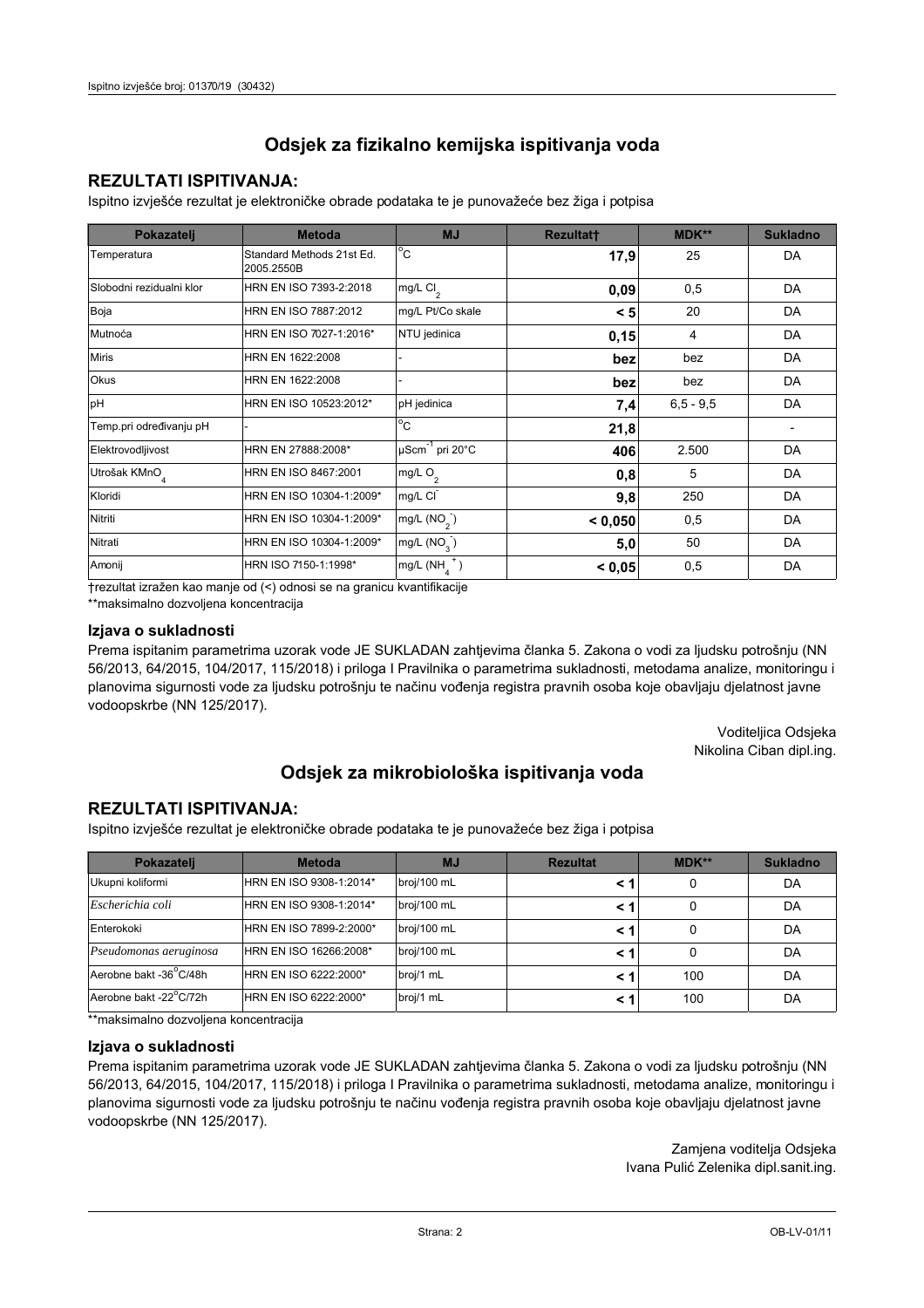



VODOOPSKRBA I ODVODNJA ZAGREBAČKE ŽUPANIJE D.O.O.-PJ IVANIĆ GRAD 10000 ZAGREB KOLEDOVČINA ULICA 1

Rakitje, 24.06.2019.

# **ISPITNO IZVJEŠĆE**

#### ISPITNO IZVJEŠĆE BROJ: 01369/19 (30431)

| Naziv uzorka:<br>Vrsta uzorka:                                                                                                                 | VODA ZA LJUDSKU POTROŠNJU<br>Javna vodoopskrba - razvodni sustav                                                           |                   |                   |                                                                            |  |
|------------------------------------------------------------------------------------------------------------------------------------------------|----------------------------------------------------------------------------------------------------------------------------|-------------------|-------------------|----------------------------------------------------------------------------|--|
| HEO:<br>Uzorkovao:<br>Metoda<br>uzorkovanja:                                                                                                   | Ivanić Grad<br>Marija Vrban dipl.san.ing.<br>HRN ISO 5667-5:2011*, HRN EN ISO 19458:2008*                                  |                   |                   |                                                                            |  |
| Plan uzorkovanja: OB-LV-07/2019                                                                                                                |                                                                                                                            |                   |                   |                                                                            |  |
| Uzorak uzorkovan                                                                                                                               |                                                                                                                            |                   |                   |                                                                            |  |
| Vrijeme uzimanja uzorka:                                                                                                                       |                                                                                                                            | 19.06.2019. 08:20 | Vrijeme dostave:  | 19.06.2019. 11:50                                                          |  |
| Analiza započeta:                                                                                                                              |                                                                                                                            | 19.06.2019. 11:56 | Analiza završena: | 24.06.2019. 08:31                                                          |  |
| Naručitelj:                                                                                                                                    | VODOOPSKRBA I ODVODNJA ZAGREBAČKE ŽUPANIJE D.O.O.- PJ IVANIĆ GRAD<br>KOLEDOVČINA ULICA 1, 10000 ZAGREB<br>OIB: 54189804734 |                   |                   |                                                                            |  |
| Lokacija:                                                                                                                                      |                                                                                                                            |                   |                   | DV IVANIĆ GRAD, PV LIVADA, MILKE TRNINE BB, IVANIĆ GRAD, SLAVINA U KUHINJI |  |
| Vodovodom upravlja: VODOOPSKRBA I ODVODNJA ZAGREBAČKE ŽUPANIJE D.O.O.- PJ IVANIĆ GRAD<br>KOLEDOVČINA ULICA 1, 10000 ZAGREB<br>OIB: 54189804734 |                                                                                                                            |                   |                   |                                                                            |  |
| Oblik zahtjeva:                                                                                                                                | Zahtjev po ugovoru                                                                                                         |                   |                   |                                                                            |  |

Sukladnost je izražena uz rezultate ispitivanja.

Zamjena rukovoditelja Službe Nikolina Ciban dipl.ing.

Napomena:

- 1) Rezultati ispitivanja odnose se isključivo na ispitivani uzorak.
- 2) Ispitna izvješća se ne smiju umnožavati bez odobrenja Zavoda.

3) Akreditirane metode označene su zvjezdicom (\*).

- 4) Iziava o sukladnosti nije u područiu akreditacije.
- 5) Mjerna nesigurnost za akreditirane metode dostupna je na zahtjev.

Služba za zdravstvenu ekologiju ovlaštena je kao službeni laboratorij za obavlianie određenih analiza vode, hrane i okolišnih uzoraka u proizvodniji hrane prema rješenju Ministarstva poljoprivrede:

KLASA:UP/I-322-01/18-01/36, URBROJ:525-10/0729-18-3

Služba za zdravstvenu ekologiju ovlaštena je kao službeni laboratorij za provođenie ispitivania vode za liudsku potrošniu za određene parametre prema rješenju Ministarstva zdravstva:

KLASA:UP/I-541-02/14-03/04, URBROJ:534-07-2-1-3/2-18-18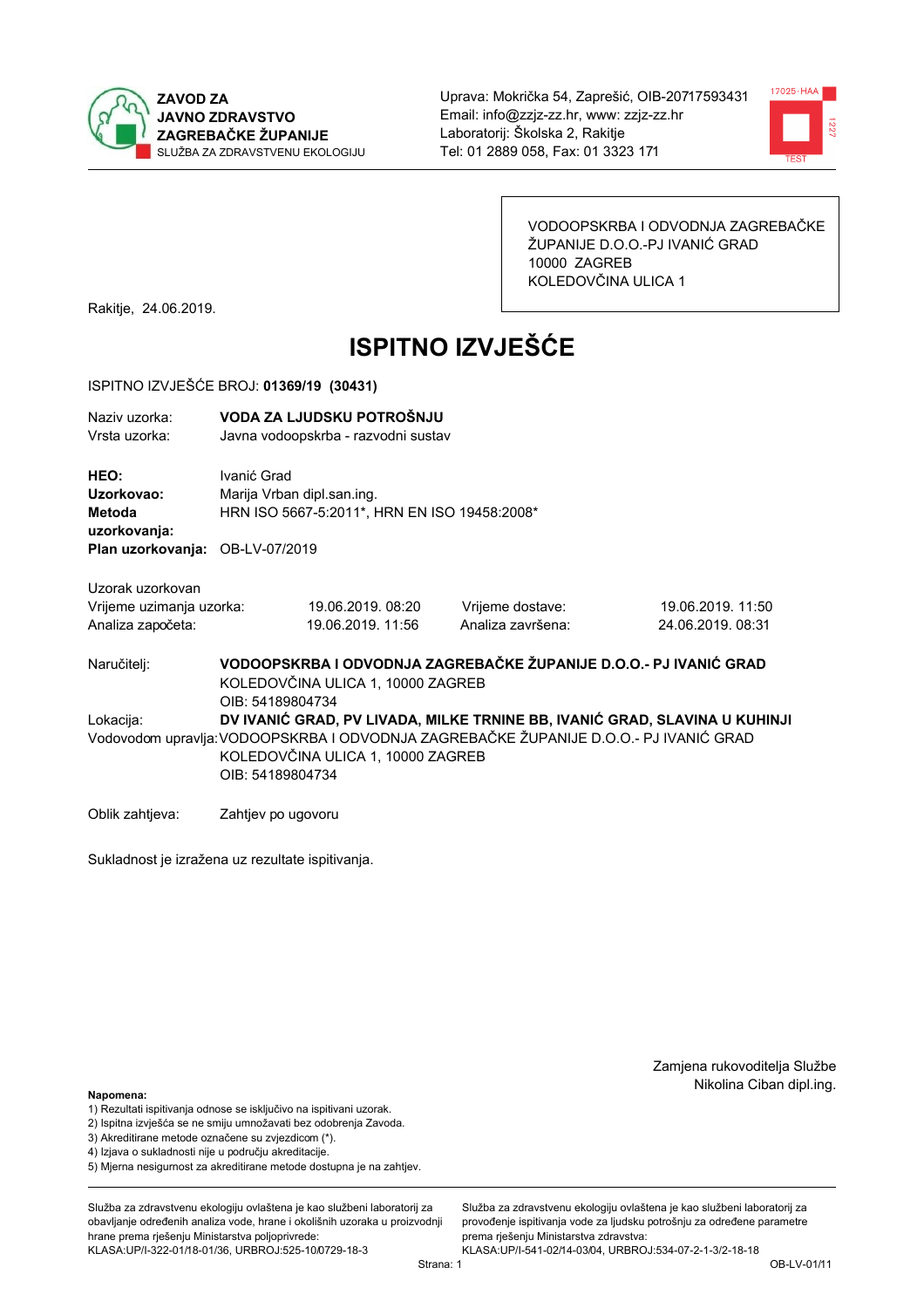### **REZULTATI ISPITIVANJA:**

Ispitno izviešće rezultat je elektroničke obrade podataka te je punovažeće bez žiga i potpisa

| Pokazatelj                | <b>Metoda</b>                           | <b>MJ</b>               | <b>Rezultatt</b> | <b>MDK**</b>  | <b>Sukladno</b> |
|---------------------------|-----------------------------------------|-------------------------|------------------|---------------|-----------------|
| Temperatura               | Standard Methods 21st Ed.<br>2005.2550B | $^{\circ}$ C            | 19,5             | 25            | DA              |
| Slobodni rezidualni klor  | HRN EN ISO 7393-2:2018                  | mg/L $Cl2$              | 0,11             | 0,5           | DA              |
| Boja                      | HRN EN ISO 7887:2012                    | mg/L Pt/Co skale        | < 5              | 20            | DA              |
| Mutnoća                   | HRN EN ISO 7027-1:2016*                 | NTU jedinica            | 0,20             | 4             | DA              |
| <b>Miris</b>              | HRN EN 1622:2008                        |                         | bez              | bez           | DA              |
| Okus                      | HRN EN 1622:2008                        |                         | bez              | bez           | DA              |
| pH                        | HRN EN ISO 10523:2012*                  | pH jedinica             | 7,5              | $6, 5 - 9, 5$ | DA              |
| Temp.pri određivanju pH   |                                         | $^{\circ}$ C            | 22,3             |               |                 |
| Elektrovodljivost         | HRN EN 27888:2008*                      | µScm-1 pri 20°C         | 401              | 2.500         | DA              |
| Utrošak KMnO <sub>4</sub> | HRN EN ISO 8467:2001                    | mg/L O <sub>2</sub>     | 0,6              | 5             | DA              |
| Kloridi                   | HRN EN ISO 10304-1:2009*                | mg/L CI                 | 9,7              | 250           | DA              |
| Nitriti                   | HRN EN ISO 10304-1:2009*                | mg/L (NO <sub>2</sub> ) | < 0.050          | 0,5           | DA              |
| Nitrati                   | HRN EN ISO 10304-1:2009*                | mg/L (NO <sub>3</sub> ) | 4,9              | 50            | DA              |
| Amonij                    | HRN ISO 7150-1:1998*                    | mg/L (NH                | < 0,05           | 0,5           | DA              |

trezultat izražen kao manje od (<) odnosi se na granicu kvantifikacije

\*\*maksimalno dozvoljena koncentracija

### Izjava o sukladnosti

Prema ispitanim parametrima uzorak vode JE SUKLADAN zahtievima članka 5. Zakona o vodi za ljudsku potrošnju (NN 56/2013, 64/2015, 104/2017, 115/2018) i priloga I Pravilnika o parametrima sukladnosti, metodama analize, monitoringu i planovima sigurnosti vode za ljudsku potrošnju te načinu vođenja registra pravnih osoba koje obavljaju djelatnost javne vodoopskrbe (NN 125/2017).

> Voditeljica Odsjeka Nikolina Ciban dipl.ing.

## Odsjek za mikrobiološka ispitivanja voda

### **REZULTATI ISPITIVANJA:**

Ispitno izvješće rezultat je elektroničke obrade podataka te je punovažeće bez žiga i potpisa

| Pokazatelj             | <b>Metoda</b>           | <b>MJ</b>   | <b>Rezultat</b> | <b>MDK**</b> | <b>Sukladno</b> |
|------------------------|-------------------------|-------------|-----------------|--------------|-----------------|
| Ukupni koliformi       | HRN EN ISO 9308-1:2014* | broj/100 mL |                 |              | DA              |
| Escherichia coli       | HRN EN ISO 9308-1:2014* | broj/100 mL | < 1             |              | DA              |
| Enterokoki             | HRN EN ISO 7899-2:2000* | broj/100 mL | < '             |              | DA              |
| Pseudomonas aeruginosa | HRN EN ISO 16266:2008*  | broj/100 mL | < 1             | 0            | DA              |
| Aerobne bakt -36°C/48h | HRN EN ISO 6222:2000*   | broj/1 mL   |                 | 100          | DA              |
| Aerobne bakt -22°C/72h | HRN EN ISO 6222:2000*   | broj/1 mL   | < 1             | 100          | DA              |

\*\*maksimalno dozvoljena koncentracija

### Izjava o sukladnosti

Prema ispitanim parametrima uzorak vode JE SUKLADAN zahtjevima članka 5. Zakona o vodi za ljudsku potrošnju (NN 56/2013, 64/2015, 104/2017, 115/2018) i priloga I Pravilnika o parametrima sukladnosti, metodama analize, monitoringu i planovima sigurnosti vode za ljudsku potrošnju te načinu vođenja registra pravnih osoba koje obavljaju djelatnost javne vodoopskrbe (NN 125/2017).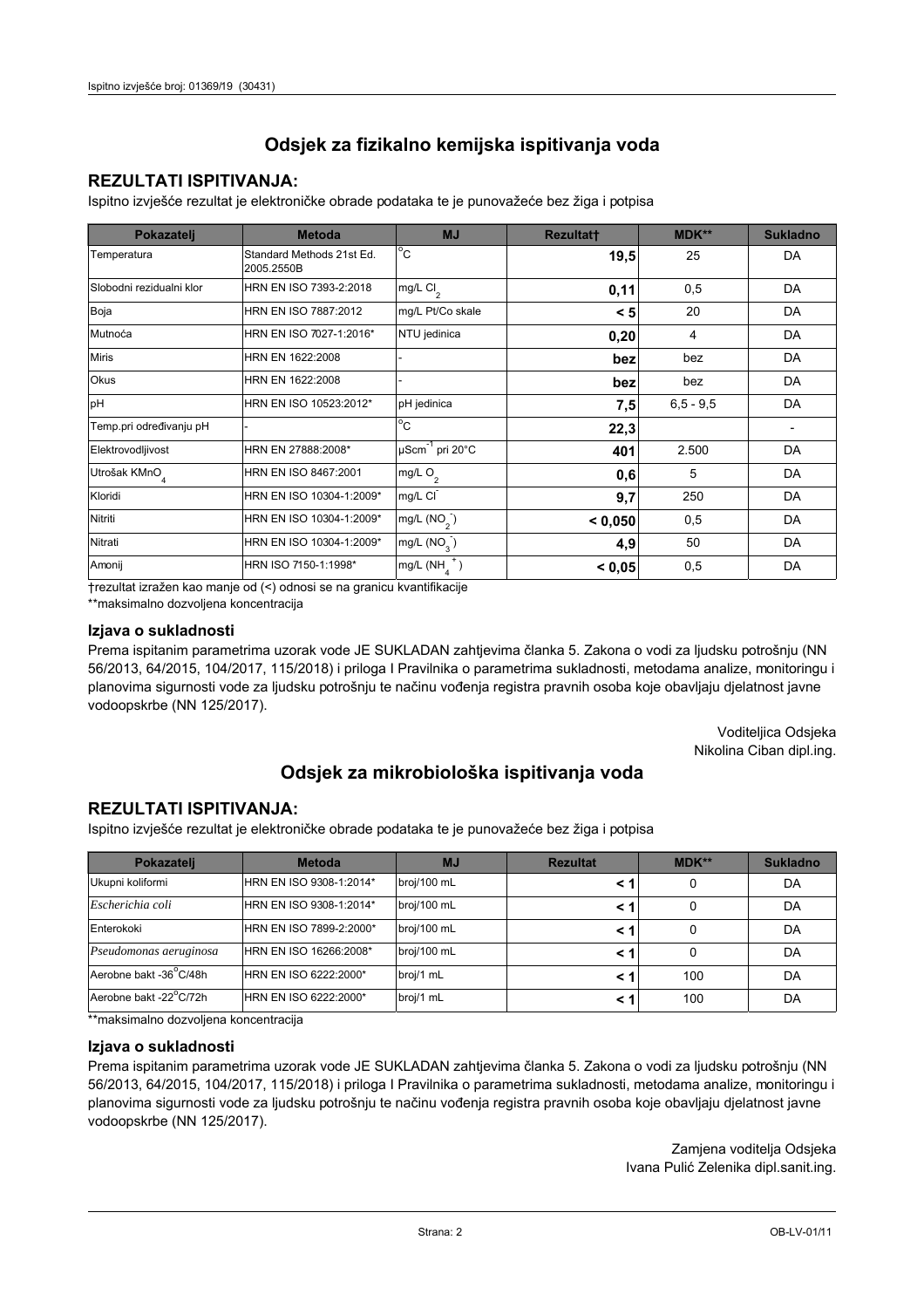



VODOOPSKRBA I ODVODNJA ZAGREBAČKE ŽUPANIJE D.O.O.-PJ IVANIĆ GRAD 10000 ZAGREB KOLEDOVČINA ULICA 1

Rakitje, 24.06.2019.

# **ISPITNO IZVJEŠĆE**

#### ISPITNO IZVJEŠĆE BROJ: 01368/19 (30430)

| Naziv uzorka:<br>Vrsta uzorka:                                                                                                                                                                                              | VODA ZA LJUDSKU POTROŠNJU<br>Javna vodoopskrba - razvodni sustav                                                           |                                       |                                       |                                       |  |
|-----------------------------------------------------------------------------------------------------------------------------------------------------------------------------------------------------------------------------|----------------------------------------------------------------------------------------------------------------------------|---------------------------------------|---------------------------------------|---------------------------------------|--|
| HEO:<br>Uzorkovao:<br><b>Metoda</b><br>uzorkovanja:<br>Plan uzorkovanja: OB-LV-07/2019                                                                                                                                      | Ivanić Grad<br>Marija Vrban dipl.san.ing.<br>HRN ISO 5667-5:2011*, HRN EN ISO 19458:2008*                                  |                                       |                                       |                                       |  |
| Uzorak uzorkovan<br>Vrijeme uzimanja uzorka:<br>Analiza započeta:                                                                                                                                                           |                                                                                                                            | 19.06.2019.08:00<br>19.06.2019. 11:54 | Vrijeme dostave:<br>Analiza završena: | 19.06.2019. 11:50<br>24.06.2019.08:30 |  |
| Naručitelj:                                                                                                                                                                                                                 | VODOOPSKRBA I ODVODNJA ZAGREBAČKE ŽUPANIJE D.O.O.- PJ IVANIĆ GRAD<br>KOLEDOVČINA ULICA 1, 10000 ZAGREB<br>OIB: 54189804734 |                                       |                                       |                                       |  |
| CAFFE BAR BREGI, SAVSKA 68, POSAVSKI BREGI, SLAVINA NA ŠANKU<br>Lokacija:<br>Vodovodom upravlja: VODOOPSKRBA I ODVODNJA ZAGREBAČKE ŽUPANIJE D.O.O.- PJ IVANIĆ GRAD<br>KOLEDOVČINA ULICA 1, 10000 ZAGREB<br>OIB: 54189804734 |                                                                                                                            |                                       |                                       |                                       |  |
| Oblik zahtjeva:                                                                                                                                                                                                             | Zahtjev po ugovoru                                                                                                         |                                       |                                       |                                       |  |

Sukladnost je izražena uz rezultate ispitivanja.

Zamjena rukovoditelja Službe Nikolina Ciban dipl.ing.

Napomena:

- 1) Rezultati ispitivanja odnose se isključivo na ispitivani uzorak.
- 2) Ispitna izvješća se ne smiju umnožavati bez odobrenja Zavoda.

3) Akreditirane metode označene su zvjezdicom (\*).

4) Iziava o sukladnosti nije u područiu akreditacije.

5) Mjerna nesigurnost za akreditirane metode dostupna je na zahtjev.

Služba za zdravstvenu ekologiju ovlaštena je kao službeni laboratorij za obavlianie određenih analiza vode, hrane i okolišnih uzoraka u proizvodniji hrane prema rješenju Ministarstva poljoprivrede: KLASA:UP/I-322-01/18-01/36, URBROJ:525-10/0729-18-3

Služba za zdravstvenu ekologiju ovlaštena je kao službeni laboratorij za provođenje ispitivanja vode za ljudsku potrošnju za određene parametre prema rješenju Ministarstva zdravstva:

KLASA:UP/I-541-02/14-03/04, URBROJ:534-07-2-1-3/2-18-18 Strana: 1